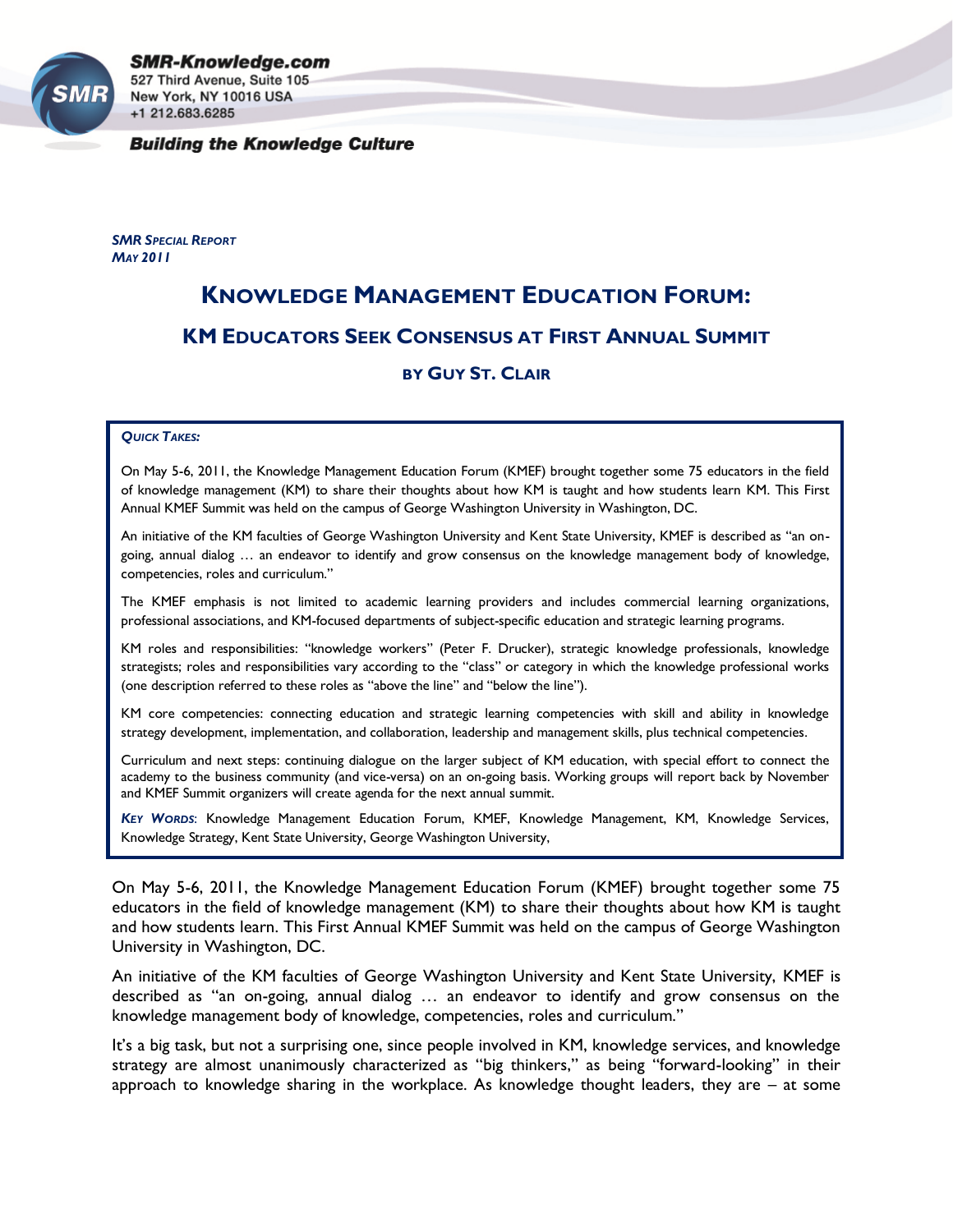point – going to give attention to how their work can be thought about so more people can access it and understand what they do.

The KMEF Summit was a welcome step in this direction, and the discussions at the summit did nothing to dispel that "big-picture" characterization. Any new or recently articulated discipline can benefit from shared concepts, a basic lexicon, and some level of mutual understanding about what the topic means when it comes up and is discussed. Certainly knowledge, essential in all human endeavors, is and has been for centuries a continuing subject of conversation and interaction, and any attempt to give structure to how knowledge is developed and shared in the workplace is a laudable endeavor. In our current management environment and with specific attention having been given to KM for the past couple of decades or so, we are at the perfect point in time to consider how KM can be made to "work" in the workplace.

The KMEF approach to KM education is spelled out in a [framework](http://kmatkent.cim3.net/wiki/Welcome) captured by the organizers of both the summit itself and the [seven prior webinars](http://kmatkent.cim3.net/wiki/KMEF_Webinars) presented during March and April. Basically, many of those who teach KM feel that there is a case to be made for consensus among the people and organizations "currently providing training, teaching knowledge management courses, [and] supporting knowledge management programs and departments." A critical point to be made is that the emphasis here is not limited to academic learning providers (some 46 or so of which have been identified throughout the global KM community) but includes commercial learning organizations, professional associations, and KM-focused units or departments of subject-specific education and strategic learning programs. All are giving attention to how knowledge development and knowledge sharing (KD/KS) can be strengthened within the broader working environment. For its part, KMEF seeks to bring these many different players together so that a classic "big tent" community can be achieved.

Why? Again, KMEF's published goal provides the best explanation:

"The increased focus on the knowledge economy has heightened interest in knowledge management as a profession, an occupation, and its essential competencies. Many believe that it is time to acknowledge that Knowledge Management is a professional area of practice and to begin a formal discussion of the educational foundation needed to support this area of professional practice. While there is a wealth of published and informal literature, thought derived from practice, and dialog on these topics, a consensus on what constitutes the core elements of knowledge management competencies and knowledge management education is lacking."

*Roles and Responsibilities.* The format for the summit was structured around four panel discussions, each reacting to a specific question posed by the meeting's organizers and including participation from summit attendees.

The first discussion question asked panelists, based on their experiences, research, and perceptions, to describe their thoughts about the strategic roles and responsibilities of knowledge professionals in organizations today.

A wide-ranging discussion ensued, with panelists building their comments around the term "knowledge professionals." Naturally, Peter F. Drucker's famous term – *knowledge worker* – was given consideration. These employees, as Drucker described them his 1973 *Management: Tasks, Responsibilities, Practices* are the people who undertake such activities as writing, analyzing, and advising. They are often not thought of as knowledge professionals, *per se*, and much of this work is performed by subject-matter specialists in all areas of an organization. It is this practice which leads, in some organizations, to the "promotion" of these individuals – people who act and communicate with knowledge within a specific subject area – to a larger or broader organizational role as "knowledge manager." In this case, the connection with formal or academic KM learning, or even professional development or strategic learning, is often limited or if undertaken, self-driven.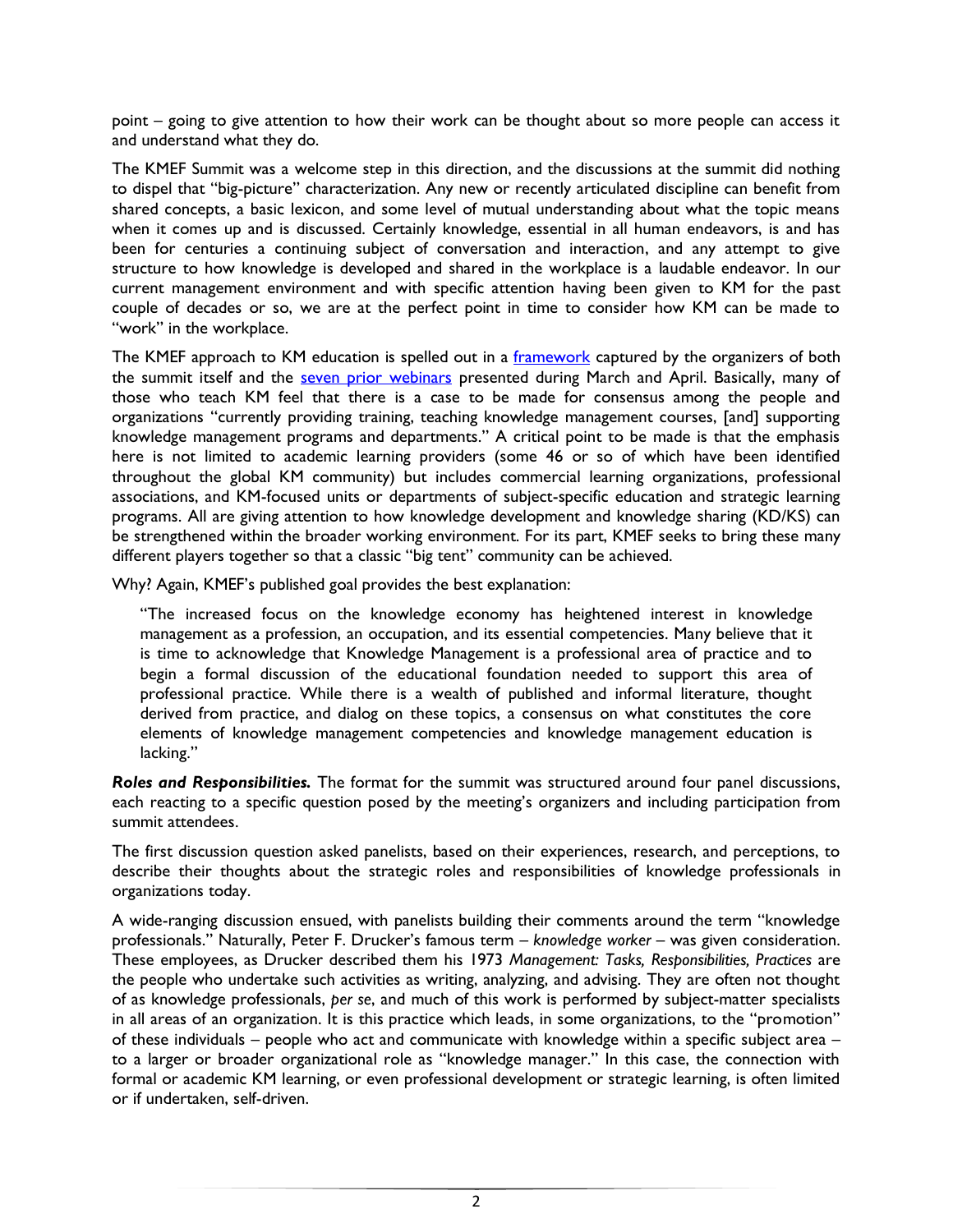A second role discussed by the panelists is that of the strategic knowledge professional. Often thought of as "information professionals," "content professionals," records managers, archivists, and related roles supporting the management of the organization's knowledge domain, these employees usually can be counted on to contribute to an enterprise-wide understanding of a subject or group of subjects through focused analysis, design and/or development, and they use their research skills to define problems and to identify alternatives. They generally connect to professionals in other disciplines and work (generally) with captured knowledge – tangible information – in physical or electronic repositories, with the distinction being that the knowledge these professionals manage is strategic, directly connected to organizational or corporate effectiveness.

The first panelists also identified a third "level" of knowledge professional, the organizational or corporate knowledge strategist whose work is that generally thought of as the management of knowledge services. With knowledge services usually defined as the convergence of information management, KM, and strategic learning, or, perhaps better put, as developing and implementing strategies for managing information, knowledge, and corporate or organizational learning, these activities provide focus for the knowledge strategist for matching the corporate knowledge strategy with the organization's business strategy or mission. As employees, knowledge strategists are expected to design and plan knowledge-related activities and policy, and are particularly expected to give attention to future knowledge-related roles and activities that will affect corporate or organizational success

So a final conclusion of the panel was that roles and responsibilities vary according to the "class" or category in which the knowledge professional works (one description referred to these roles as "above the line" and "below the line"). The work might be service-based (that is, providing a service that is knowledge-focused) or it might be a managerial or leadership role, perhaps departmental or having to do with one or more functional unit or, in an ideal situation, connecting to an enterprise-wide knowledge function or activity.

*KM Competencies.* The summit's second panel was asked, "What competencies do today's knowledge professionals need to lead knowledge organizations in the 21<sup>st</sup> century?" In discussing the topic, a first step was to identify some of the work being done by KM practitioners. For example, there are many people working in the field who do not have formal or theoretical KM background but, as noted earlier, they perform KM roles in their organizations, sometimes because they already hold a domain/subject specialty, qualifying them for "managing" subject-specific knowledge.

As the competencies discussion continued, both panelists and summit attendees wrestled with trying to define what specific competencies contribute to success as a knowledge practitioner. For example, it was made clear that KM focuses on knowledge utilization, so part of the solution is to identify competencies that ensure appropriate knowledge utilization in the parent company or organization, whatever the subject area. These can be arrived at through an enterprise-wide knowledge audit or assessment (both Ernst & Young and APQC were identified as providing leadership in this work), but the findings of the assessment must be matched against a business and political orientation on the part of the knowledge practitioners, to ensure that the role of KM is understood and accepted in the larger organization.

This line of thinking led to further discussion of the distinctions between knowledge workers and strategic knowledge professionals/knowledge strategists as outlined earlier. Panelists seemed to agree (with much participation from the audience) that leadership and management skills – especially with respect to the utilization of multiple technologies – must be built in to performance expectations for knowledge employees.

In discussing core competencies, considerable attention was given to the need (for all employees) for connecting education and strategic learning competencies with skill and ability in knowledge strategy development, implementation, and collaboration, and all agreed that technical competencies – even if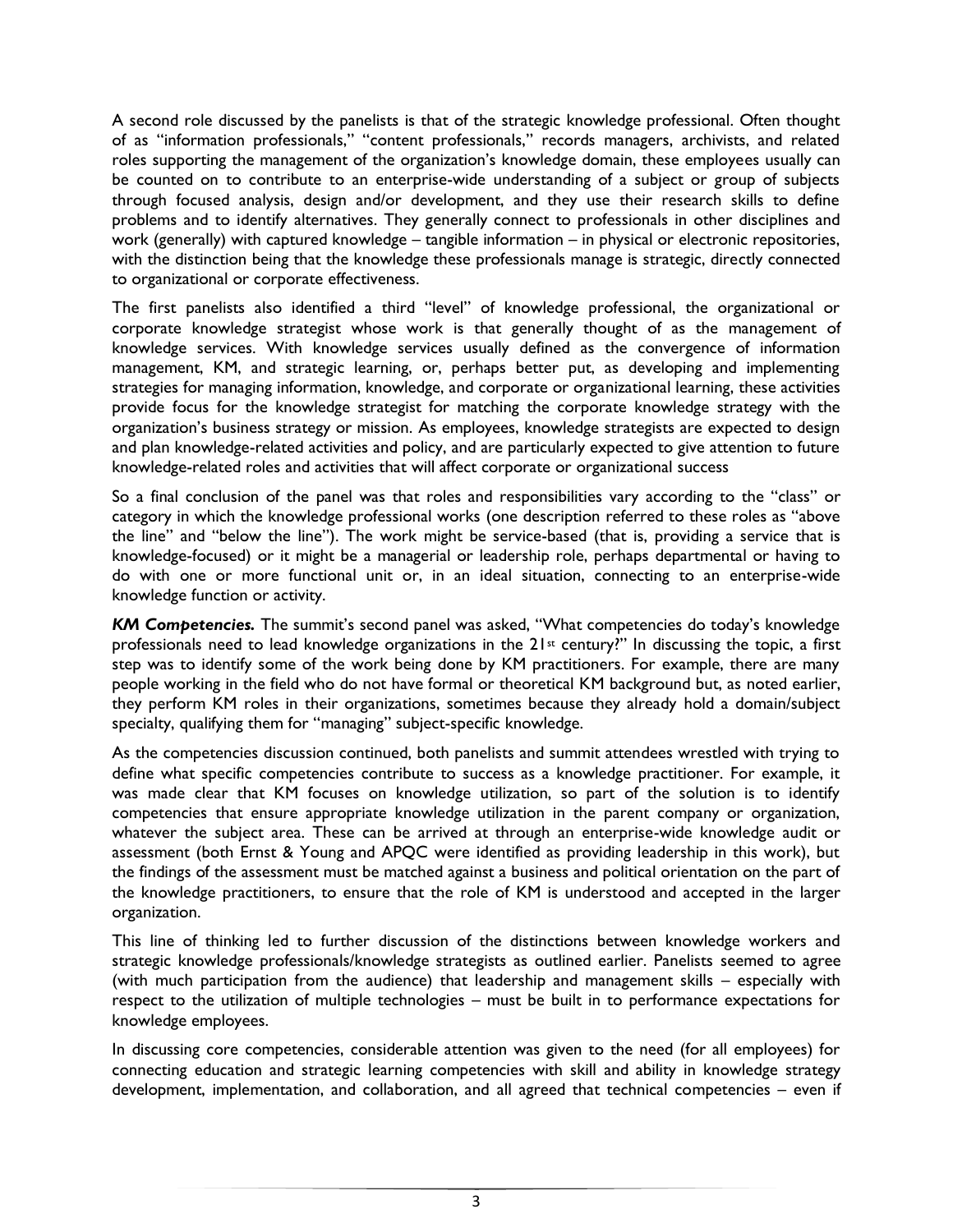only from the position of managing employees with information technology or information services skills – is basic to success as a KM professional. Attention was given to, as one attendee commented, pushing KM "down" into organizational and community networks, and stretching the KM professional's focus beyond "knowing" *about* KM to being able to help people "do" KM.

One well-received summary of required KM competencies (stimulating much discussion) was offered by Denise Lee, from PriceWaterhouseCoopers, who noted that in defining a "competency" at PWC, four characteristics come into play:

- Share knowledge
- Build relationships
- "In each other's shoes"
- Build quality

With these four "standards," as they might be called, management can begin to build specific competencies for knowledge professionals.

As the discussion moved into competency development, Ed O'Neal, Learning Transfer Manager at Shell Exploration and Production, described an accepted KM methodology at Shell, to have people work in the KM area for a specific period of time and then provide them with the opportunity to move to another operation, bringing them back into KM as their complementary skills advance. Madelyn Blair of Pelerei also spoke to competency development, noting that in one situation asking only two questions ("What do you spend most of your time doing?" and "What do you like to do best?") provided a successful response that could be used to establish competencies required for KM work.

While it became difficult to identify a specific list of "hard-core" competences for success in KM, knowledge services, and knowledge strategy, the discussion provided KM educators with valuable direction for what corporate and organizational leadership requires from knowledge practitioners. Further discussion will enable KM teachers – whether in the academic environment or in other knowledge education areas – to begin to focus on practical needs and match them with theoretical basics. At the same time, effort will have to be put into identifying how to create external recognition of KM competencies, especially for corporate and organizational leaders who require guidance in KM as they seek to establish expectations for the work provided by KM practitioners.

*Curriculum and Next Steps.* As the summit moved forward into its second day, there was general agreement among all attendees that continuing dialogue on the larger subject of KM education will be required, and special effort will be needed to connect the academy to the business community (and viceversa) on an on-going basis, leading to a suggestion that the KME Forum might evolve into a sort of international advisory board.

As for learning activities, the third panel undertook the important challenge of determining, as summit organizers had phrased the question, "the core and elective elements of a knowledge management curriculum for the 21st century." They began with the four "pillars" of KM as put forward in "Knowledge Management – The Architecture of Enterprise Engineering" in Dr. Annie Green's Webinar, [PLANT the Right Seeds to GROW: A Harvest of Knowledge](http://kmatkent.cim3.net/file/work/KMEF/KMEF-webinar_2011-03-15/KMEF-Presentation--AnnieGreen_20110315.pdf) (March 15, 2011), citing Dr. Michael Stankosky and Carolyn Baldanza's "A Systems Approach to Engineering a Knowledge Management System":

- 1. Leadership deals with the environmental, strategic, and enterprise-level decision-making processes.
- 2. Organization deals with the operational aspects of knowledge assets
- 3. Learning deals with organizational behavioral aspects and social engineering
- 4. Technology deals with the various information technologies that support and/or enable KM strategies and operations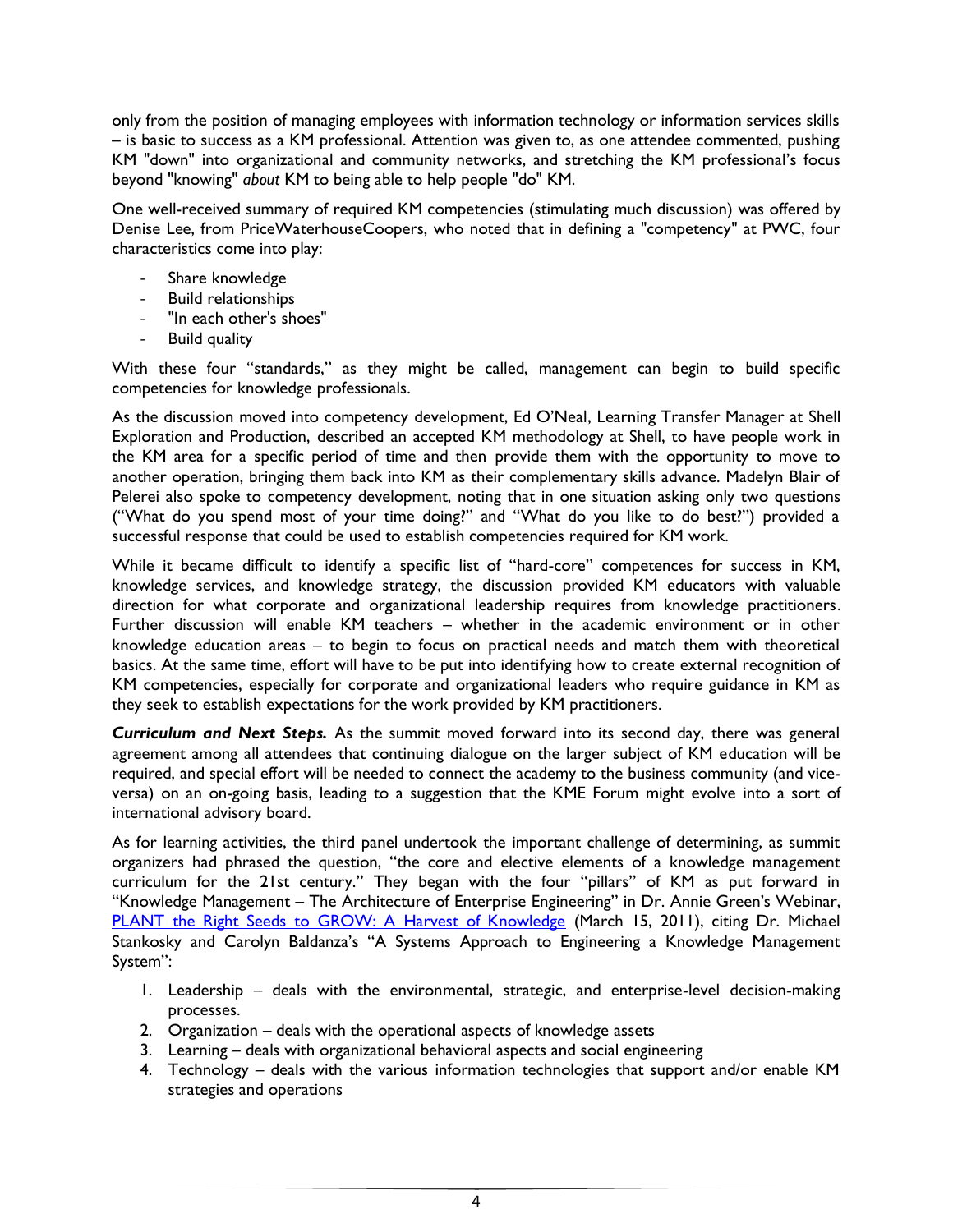Additionally, panelists (and audience members) made a strong case – matching what was reported earlier – that the curriculum should include a focus on the "big picture" which, for some students, might require a shift in perspective. On the other hand, some students are known to ask for "tools" instead of concepts and theories, and agreement was reached that, generally speaking, there is a definite requirement for studying both the theoretical and the practical.

Attention to career enhancement and planning was suggested as important curriculum elements, and the use of case studies, story-telling, affinity diagrams, and similar experience-sharing mechanisms was strongly desired, as they will be required in the workplace (as will be presentation skills, it was noted, since so much of the knowledge practitioner's work requires presentations and teaching ability).

Other curriculum "basics" for KM included attention to (if not specific courses in): measures and metrics, collaboration and networking, and organizational development and effectiveness. All agreed that entrepreneurial thinking is a must, bringing forward another interesting "Ah hah!" moment for summit attendees with the suggestion that those responsible for the KM curriculum might consider "peddling" the basic/fundamentals KM course as an elective in every other school or program in the university (an activity – it was noted – currently practiced in some other countries, particularly in professional programs at some universities in Kenya and other African countries).

As the curriculum discussion concluded, a curious question from the audience brought forth considerable conversation, both from panelists and attendees: Can you envision a KM program without courses?

Obviously, with this group, much discussion could be expected and that is exactly what followed, but without reaching any conclusion. One attendee remarked that an outcomes-based curriculum, creating outcomes that leadership in the KM field established and made clear were desired by organizational leaders, might be one approach to teaching KM. Another commented that academic learning and research would continue to be important but matched against them would be valuable practitionerbased learning and knowledge based on practitioner roles and learning and experiential KD/KS.

The final discussion – seeking next steps following the summit's conclusion – was to determine how to "formalize" the approach to KM education, and the fourth panel was asked, "how can the KM teaching community support competencies in professional training, at a certificate level, and at the master's and Ph.D. levels?"

The discussion that followed focused very much on strategic learning and how important it would be to tie any formal education requirements for KM into a larger, perhaps societal learning effort. Reference was made to criteria put forward for the Malcolm Baldrige National Quality Award, and the panelists' discussion gave some attention to the need for a systems approach to the different sectors of KM.

As part of the discussion, the group discussed certification but was unable to come to any conclusion in answering the question: What are we certifying? Since there is no national or international standard for KM at the present time, is it possible to determine what functional areas work with KM? Or to provide certification in those areas? Until work has been done and agreement reached on the subject of certification, attendees seemed to agree that the one value of certification would simply be that the person receiving the certificate was certified to having taken a course or participated in a program in one or another aspect of KM.

As the group discussed certification, the conversation moved into giving attention to the development of a professional association, credentialing for careers as knowledge practitioners, and accreditation. As there is at present no body established for this sort of activity, the suggestion was made that summit attendees create working groups built around the four forum questions, work together on those issues, and report back at a later date. Following the group reports, forum organizers will then create an agenda for the next annual summit, including attention to certification, the development of a professional association, and credentialing and accreditation.